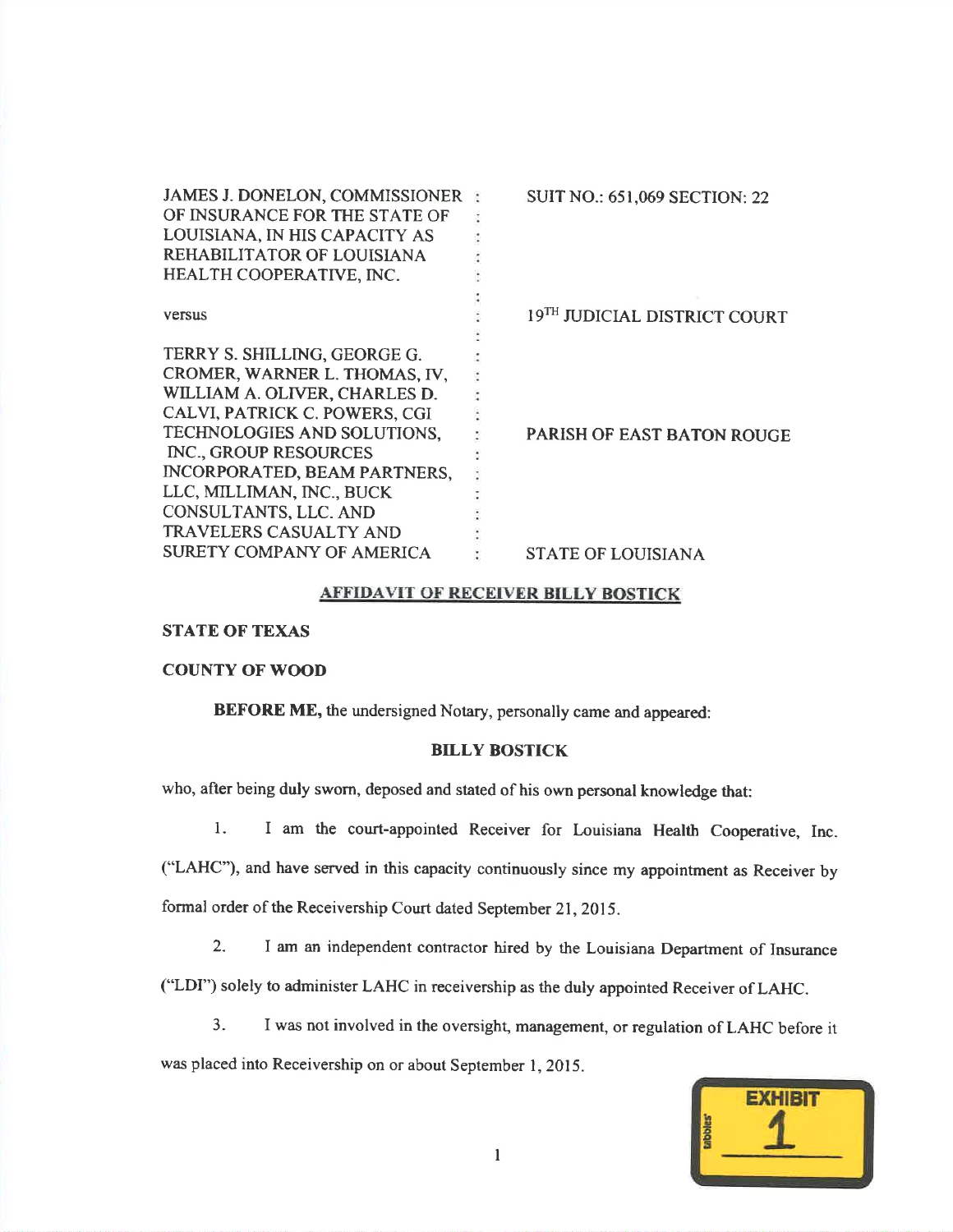4. In my capacity as Receiver of LAHC, I am in possession of, have custody of, and have control over all documents, data, and materials within the possession, custody, and controlofLAHC.

5. Documents, data, or materials of any kind provided to LAHC by the LDI, if any,should be contained in the data previously produced by me, through my counsel of record, in the above-captioned proceeding (this "Suit"), and I have not instructed my attorney or anyone else toredact or withhold from production any such LDI documents, data, or materials from the prior production in this Suit,

6- Other than what has been previously produced by LAHC through discovery in thisSuit, neither I nor any of my agents or representatives have possession of any internal regulatory documents maintained by the LDI regarding LAHC.

7. Other than what has been previously produced by LAHC through discovery in thisSuit, neither I nor any of my agents or representatives have the power or legal authority to demand that any internal regulatory documents maintained by the LDI regarding LAHC be produced.

8. The Louisiana Commissioner of Insurance has not authorized me to respond torequests to inspect any documents, data, or materials within the possession, custody, or control ofLDI.

9. Neither I nor any of my agents or representatives have reviewed any documents, data, or materials within the possession, custody, or control of LDI to determine whether they arenon-discoverable or privileged in any way.

10. It is my understanding as Receiver of LAHC that the internal regulatory documentsmaintained by the LDI regarding LAHC which have been requested by defendants in this Suit may

2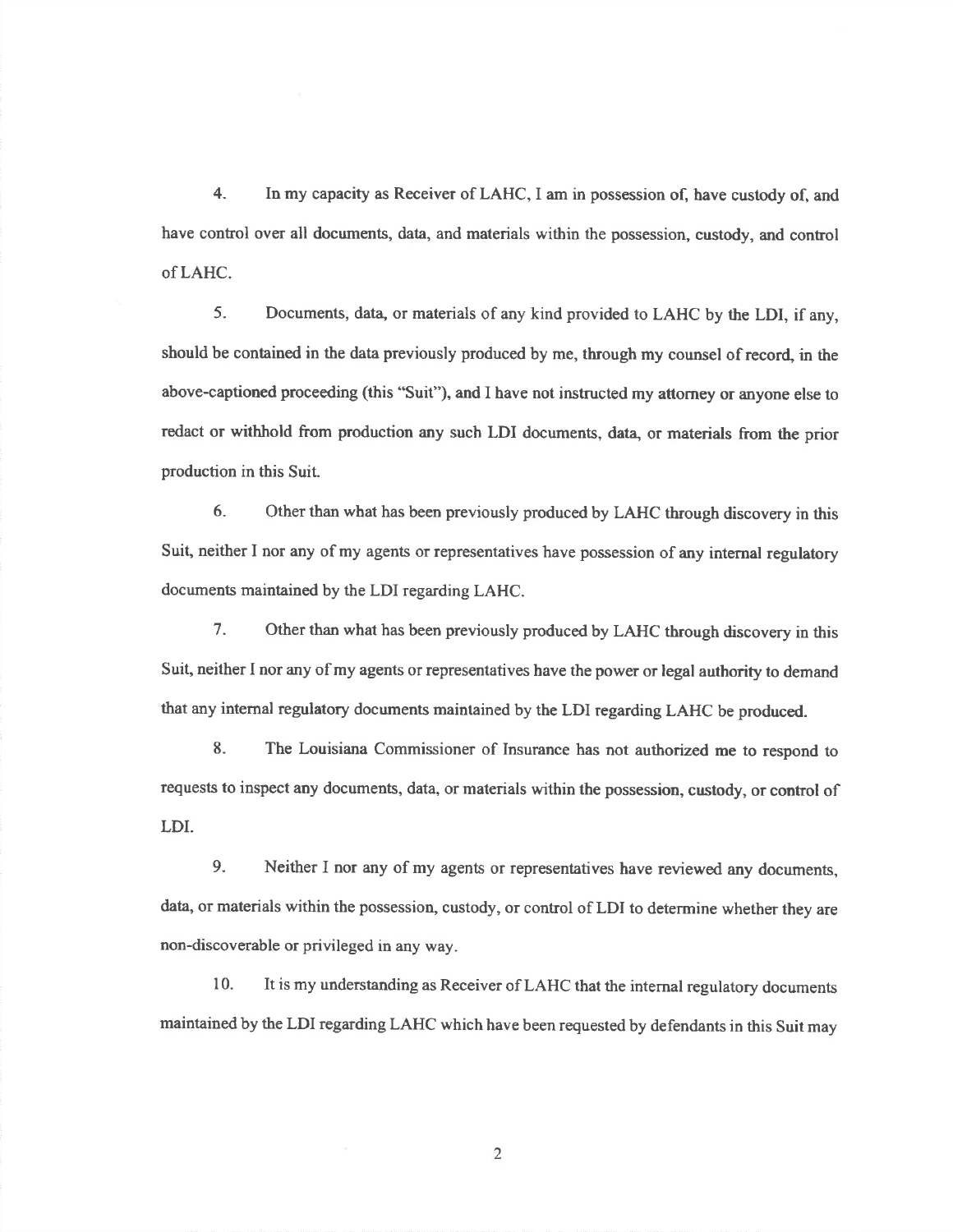be non-discoverable pursuant to Louisiana statutory law or possibly privileged pursuant toapplicable law.

<sup>I</sup>l. It is my further understanding as Receiver of LAHC that the LouisianaCommissioner of Insurance has the sole discretion regarding whether to produce the internalregulatory documents maintained by the LDI regarding LAHC which have been requested bydefendants in this Suit.

12. After advising the LDI of defendants' discovery requests in this Suit which aredirected at documents, data, and materials not within the possession of LAHC, I was informed thatLDI would produce whatever records that LDI has within its custody which are subject to a publicrecords request. The LDI further told me that the records produced by LDI pursuant to a publicrecords request would be the same records regardless of who requested them-whether by me asReceiver or any defendant in this Suit or any other person.

13. I have worked as a Receiver hired by the LDI on approximately two (2) cases otherthan LAHC. In my experience in these other Receivership cases, I have never considered myselfto be the custodian of any internal regulatory documents maintained by the LDI. In my experience,the LDI is the custodian of any intemal regulatory documents maintained by LDI. In those otherReceivership cases where I served as Receiver, as is the case in this Suit, if I or any defendant inthe Suit or any other interested party sought the production of any internal regulatory documentsmaintained by the LDI, I or any other interested party would make a public records request directlyto the LDI.

14. In my experience as a Receiver hired by the LDI, my duties and authority aredefined by my capacity as the duly-appointed Receiver of a failed insurance company. In my capacity as Receiver, I do not have any authority to regulate insurance companies or serve as the

3